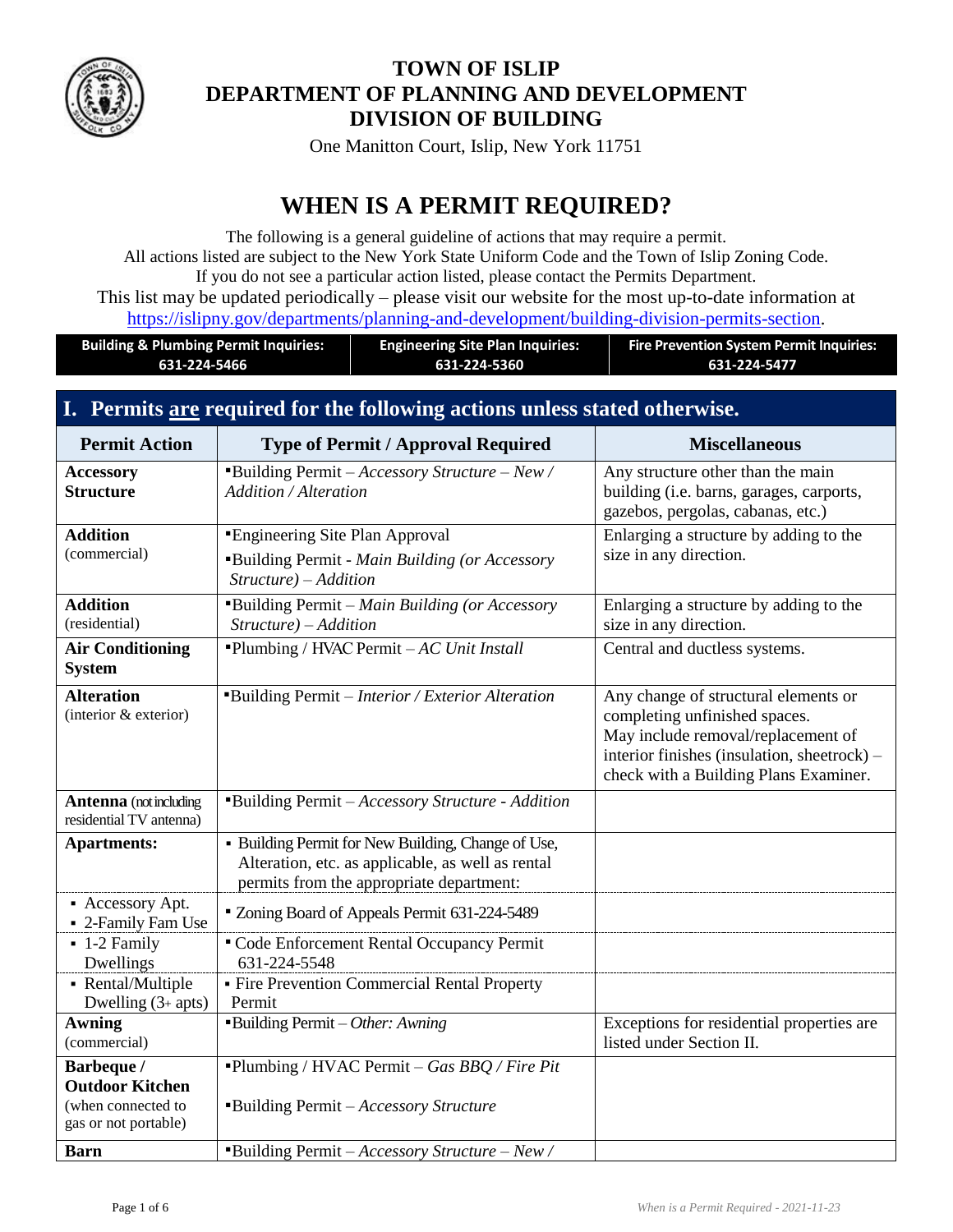|                                            | <b>Addition / Alteration</b>                                                                                                                                  |                                                                                                                                                             |
|--------------------------------------------|---------------------------------------------------------------------------------------------------------------------------------------------------------------|-------------------------------------------------------------------------------------------------------------------------------------------------------------|
|                                            | PERMITS ARE REQUIRED FOR THE FOLLOWING ACTIONS - continued                                                                                                    |                                                                                                                                                             |
| <b>Permit Action</b>                       | <b>Type of Permit / Approval Required</b>                                                                                                                     | <b>Miscellaneous</b>                                                                                                                                        |
| <b>Basement</b>                            | "Building Permit - Interior Alteration                                                                                                                        | Including conversions to finished space,<br>dig-outs (crawl space converted to<br>basement) and/or basement entrances.                                      |
| <b>Bulkheads</b>                           | "Planning Wetlands & Watercourses 631-224-5450                                                                                                                |                                                                                                                                                             |
| Cabana                                     | See Accessory Structure                                                                                                                                       |                                                                                                                                                             |
| Canopy<br>(Commercial)                     | "Building Permit - Accessory Structure - New /<br><b>Addition</b>                                                                                             | May require site plan approval – check<br>with Engineering prior to submission.                                                                             |
|                                            | "Fire Prevention Systems Permit                                                                                                                               | A separate sign permit is required for<br>copy / graphics on any canopy.                                                                                    |
| Carport                                    | See Accessory Structure                                                                                                                                       |                                                                                                                                                             |
| <b>Cell Tower /</b>                        | "Planning Board Special Permit 631-224-5450                                                                                                                   |                                                                                                                                                             |
| Communication                              | <b>Engineering Site Plan Approval</b>                                                                                                                         |                                                                                                                                                             |
| <b>Tower</b>                               | "Building Permit - Accessory Structure-New / Addition                                                                                                         |                                                                                                                                                             |
| <b>Change of Occupancy,</b>                | <b>Building Permit</b> - Change of Use / Change of Tenant                                                                                                     | See Tenant for Change of Tenant                                                                                                                             |
| <b>Change of Tenant,</b>                   | And, if intensification of use:                                                                                                                               | requirements.                                                                                                                                               |
| <b>Change of Use</b>                       | "Engineering Site Plan Approval                                                                                                                               |                                                                                                                                                             |
| <b>Chicken / Pigeon</b><br>Coop            | $\blacksquare$ Building – Accessory Structure – New                                                                                                           |                                                                                                                                                             |
| <b>Covered Shelter</b>                     | <b>Building Permit</b> $-$ <i>Accessory Structure</i> $-$ <i>New</i>                                                                                          |                                                                                                                                                             |
| <b>Curb Cut</b><br>(new or expanded)       | "Department of Public Works 631-224-5160                                                                                                                      |                                                                                                                                                             |
| <b>Deck</b>                                | $\blacksquare$ Building Permit -<br>If attached to house: Main Building $-Addition$<br>If standalone or attached to a pool: Accessory<br>Structure - Addition | Any deck greater than 18" above grade.<br>Also, for decks 30" above grade or<br>higher, plans prepared by a Registered<br>Design Professional are required. |
| <b>Demolition</b>                          | <b>Engineering Approval*</b>                                                                                                                                  | *SWPPP or Erosion and Sediment                                                                                                                              |
|                                            | <b>-Demolition Permit</b>                                                                                                                                     | Control Plan may be required.                                                                                                                               |
| <b>Docks</b>                               | "Planning Wetlands & Watercourses 631-224-5450                                                                                                                |                                                                                                                                                             |
| <b>Door</b>                                | "Building Permit - Alteration                                                                                                                                 | Permits are required if the new door is<br>larger than the existing opening and the<br>headers or studs need to be modified.                                |
| <b>Dormer</b>                              | "Building Permit - Main Building - Addition                                                                                                                   |                                                                                                                                                             |
| <b>Driveway Apron</b><br>(new or expanded) | *Department of Public Works 631-224-5160                                                                                                                      |                                                                                                                                                             |
| <b>Equine</b>                              | "Equine Permit 631-224-5466                                                                                                                                   | Separate permit required for stables/barn.                                                                                                                  |
| <b>EV Charging</b><br><b>Station</b>       | "Electronic Vehicle Charging Station Permit<br>631-224-5466                                                                                                   | Site plan review may be required.                                                                                                                           |
| Façade<br>(commercial)                     | "Architectural approval – Planning Division<br>631-224-5450<br>"Building Permit - Alteration                                                                  | Any façade change on a commercial<br>structure requires architectural approval<br>from the Planning Division.                                               |
| <b>Fire Alarm</b>                          | "Fire Prevention Systems Permit                                                                                                                               |                                                                                                                                                             |
| (commercial)<br><b>Fire Damage Repair</b>  | "Building Permit - Fire Damage Repair                                                                                                                         |                                                                                                                                                             |
| <b>Fireplace</b>                           | "Building Permit - Fireplace / Wood Coal Stove                                                                                                                |                                                                                                                                                             |
|                                            |                                                                                                                                                               |                                                                                                                                                             |
|                                            | And, if connected to gas:<br>"Plumbing / HVAC Permit - Gas Fireplace                                                                                          |                                                                                                                                                             |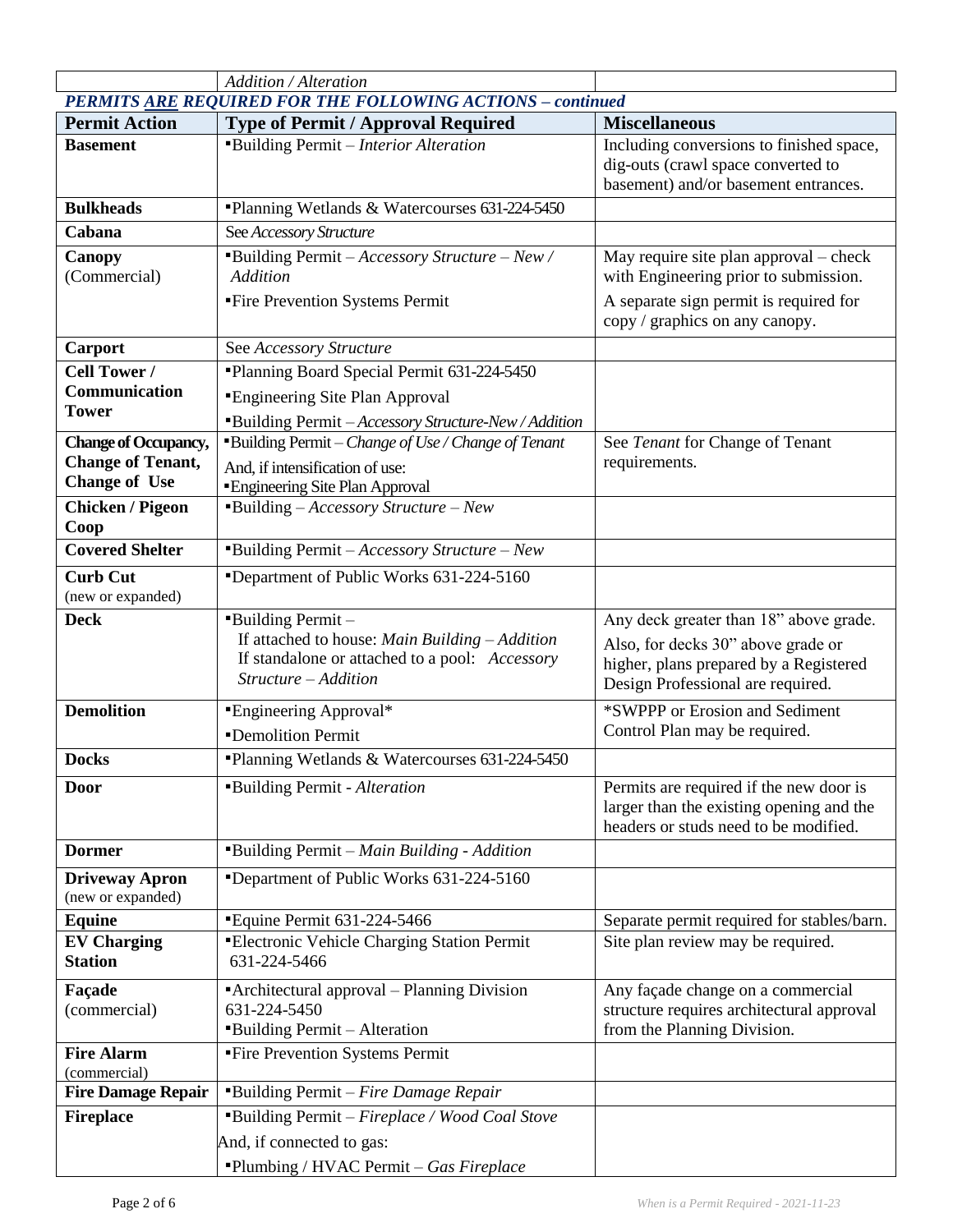## *PERMITS ARE REQUIRED FOR THE FOLLOWING ACTIONS – continued*

| <b>Permit Action</b>                                   | <b>Type of Permit / Approval Required</b>                                                                      | <b>Miscellaneous</b>                                                                                           |
|--------------------------------------------------------|----------------------------------------------------------------------------------------------------------------|----------------------------------------------------------------------------------------------------------------|
| <b>Fire Sprinkler</b><br>(commercial)                  | "Fire Prevention Systems Permit                                                                                |                                                                                                                |
| <b>Fuel Dispensing</b><br>Tank-<br>Diesel and Gasoline | "Fire Prevention Systems Permit                                                                                | Installation or removal of under- and<br>above ground tanks.                                                   |
| Fuel Tank -<br>#2 Home Heating Oil                     | "Plumbing / HVAC Permit $- Oil$ Tank                                                                           | Installation or abandonment of both<br>under- and above ground tanks.                                          |
| Fuel Tank -<br>Propane                                 | Tanks 420 lbs (100 gallons) or greater and<br>all Commercial Installations:<br>"Fire Prevention Systems Permit |                                                                                                                |
|                                                        | Tanks under 420 lbs (under 100 gallons) -<br>Residential Only:<br>"Building Permit - Other: Tank               |                                                                                                                |
| <b>Gas Pump</b><br>(new or replacement)                | "Fire Prevention Systems Permit                                                                                | New pumps may require Town Board,<br>ZBA and/or Site Plan approval.                                            |
| <b>Garage Conversion</b>                               | "Building Permit - Interior Alteration                                                                         |                                                                                                                |
| Garage - Detached                                      | See Accessory Structure                                                                                        | Detached garages can only be converted<br>to recreational space and cannot be used<br>for cooking or sleeping. |
| <b>Gazebo</b>                                          | See Accessory Structure                                                                                        |                                                                                                                |
| Generator<br>(COMMERCIAL)                              | See Generator Permit Requirements-Commercial handout                                                           |                                                                                                                |
| Generator<br>(RESIDENTIAL)                             | See Generator Permit Requirements - Residential handout                                                        |                                                                                                                |
| <b>Greenhouse</b>                                      | "Building Permit - Accessory Structure - New                                                                   |                                                                                                                |
| <b>Handicapped Ramp</b><br>Permanent / Temporary       | "Building Permit - Other: Permanent / Temporary<br>Handicapped Ramp                                            | Check with a Building Plans Examiner<br>for requirements.                                                      |
| <b>Hot Tub</b>                                         | "Pool / Hot Tub / Spa Permit - 631-224-5466                                                                    |                                                                                                                |
| <b>Kitchen Hood</b><br>(commercial)                    | "Plumbing / HVAC Permit - Commercial Kitchen<br>Hood                                                           | Kitchen hood packet must be completed<br>by a qualified installer.                                             |
| <b>Lawn Sprinkler</b>                                  | "Plumbing / HVAC Permit - Lawn Sprinkler Install                                                               |                                                                                                                |
| Monopole                                               | "Planning Board Special Permit - 631-224-5450"                                                                 |                                                                                                                |
|                                                        | <b>Engineering Site Plan Approval</b>                                                                          |                                                                                                                |
|                                                        | "Building Permit - Accessory Structure - New                                                                   |                                                                                                                |
| <b>Moving a Structure</b>                              | <b>Building Permit</b> - Other: Relocation / Moving a<br><b>Structure</b>                                      |                                                                                                                |
| <b>New Structure</b><br>(Commercial)                   | "Engineering Site Plan Approval<br><b>Building Permit</b> – Main Building – New                                |                                                                                                                |
| <b>New Structure</b><br>(Residential)                  | "Engineering Plot Plan Review (elevation and grading)<br><b>Building Permit</b> – Main Building – New          |                                                                                                                |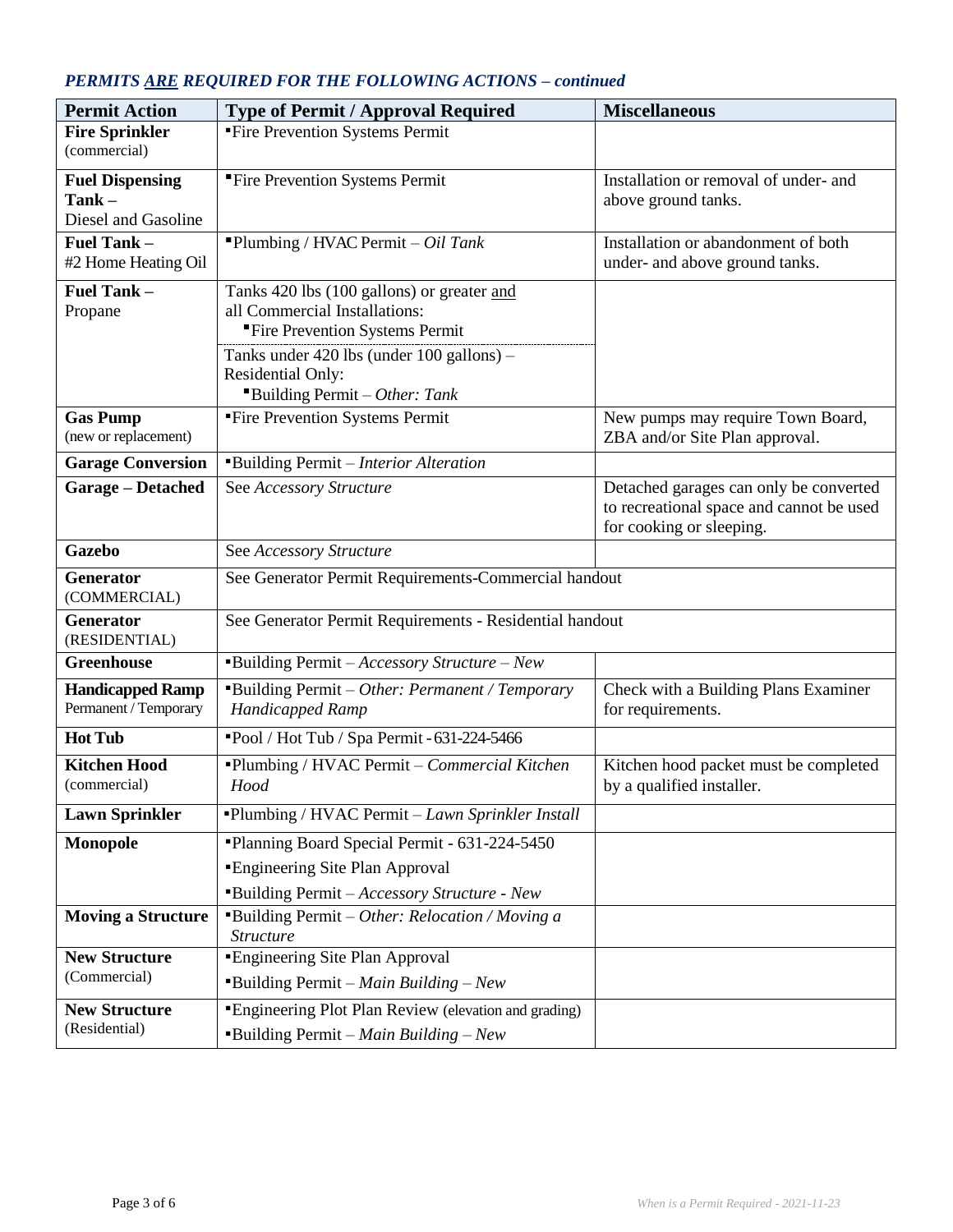| <b>Permit Action</b>                            | <b>Type of Permit / Approval Required</b>                                                                                                                                                                    | <b>Miscellaneous</b>                                                                                                                                                                                                                                                                                   |
|-------------------------------------------------|--------------------------------------------------------------------------------------------------------------------------------------------------------------------------------------------------------------|--------------------------------------------------------------------------------------------------------------------------------------------------------------------------------------------------------------------------------------------------------------------------------------------------------|
| Patio                                           | <b>Building Permit -</b><br>If attached to house: Main Building $-Addition$<br>If standalone: Accessory Structure - Addition                                                                                 | Any patio greater than 18" above grade.<br>For patios 30" or more above grade,<br>stamped plans by a Registered Design<br>Professional are required.                                                                                                                                                   |
| Pergola                                         | See Accessory Structure                                                                                                                                                                                      |                                                                                                                                                                                                                                                                                                        |
| <b>Plumbing</b>                                 | "Plumbing / HVAC Permit                                                                                                                                                                                      | Gas piping and/or new fixtures. Direct<br>replacement of fixtures requires a permit<br>if roughing / new piping is involved.<br>A TOI Licensed Plumber must file<br>permit and perform the work.                                                                                                       |
| Pond                                            | "Pool / Hot Tub / Spa Permit - Pond 631-224-5466                                                                                                                                                             |                                                                                                                                                                                                                                                                                                        |
| Porch / Portico /<br><b>Roof Over</b>           | Building Permit - Addition                                                                                                                                                                                   |                                                                                                                                                                                                                                                                                                        |
| <b>Portable Storage</b><br>Unit (i.e PODS)      | "Temporary Trailer / Portable Storage Unit Permit -<br>Portable Storage Unit 631-224-5466                                                                                                                    |                                                                                                                                                                                                                                                                                                        |
| <b>Repair</b>                                   | Building Permit - Other: Repair xxx Damage                                                                                                                                                                   | Replacement in kind/no structural<br>damage only; necessitated by vehicle<br>impact, fire or storm damage; otherwise,<br>file for alteration, etc. as applicable.                                                                                                                                      |
| <b>Retaining Wall</b>                           | "Building Permit - Other: Retaining Wall                                                                                                                                                                     | Retaining walls 18" or higher require a<br>permit.<br>Walls under 18" require determination of<br>the necessity of site plan review from<br>Engineering.                                                                                                                                               |
| <b>Road Opening</b>                             | Town of Islip Engineering $-631-224-5360$<br>"Town of Islip DPW $-631-224-5610$<br>"Suffolk County DPW - 631-852-4010<br>New York State $DOT - 631-952-6038$                                                 | Required when working within Town,<br>County or State right of way.                                                                                                                                                                                                                                    |
| <b>Roof</b> (commercial)                        | "Building Permit - Alteration                                                                                                                                                                                | Contact a Commercial Plans Examiner at<br>631-224-5467 to determine if a permit is<br>required.                                                                                                                                                                                                        |
| Roof (residential)                              | "Building Permit - Alteration                                                                                                                                                                                | Roofline changes require a permit.                                                                                                                                                                                                                                                                     |
| <b>Septic / Cesspool</b><br>(Replacement / New) | No permit required by Town of Islip; however, Suffolk County Health Department approval is<br>required for the replacement or any new septic system.<br>Visit www.reclaimourwater.info or call 631-852-5811. |                                                                                                                                                                                                                                                                                                        |
| <b>Satellite Dish</b>                           | "Building Permit - Other: Satellite Dish                                                                                                                                                                     | Required for dishes 1 meter (39.37") in<br>diameter or over.                                                                                                                                                                                                                                           |
| <b>Shed</b> (commercial)                        | <b>Building Permit</b> - Accessory Structure - New                                                                                                                                                           | Sheds of any size require a permit.                                                                                                                                                                                                                                                                    |
| <b>Shed</b> (residential)                       | <b>Building Permit</b> $-Ac$ <i>cessory Structure - New</i>                                                                                                                                                  | Permits are required for:<br>• Any shed greater than 144sf<br>Any shed over 8' in height<br>• Each additional shed on the property,<br>regardless of size or height.<br>Note: no permit is required for the first<br>shed under 144sf and under 8' height as<br>long as it has no plumbing or electric |

## *PERMITS ARE REQUIRED FOR THE FOLLOWING ACTIONS – continued*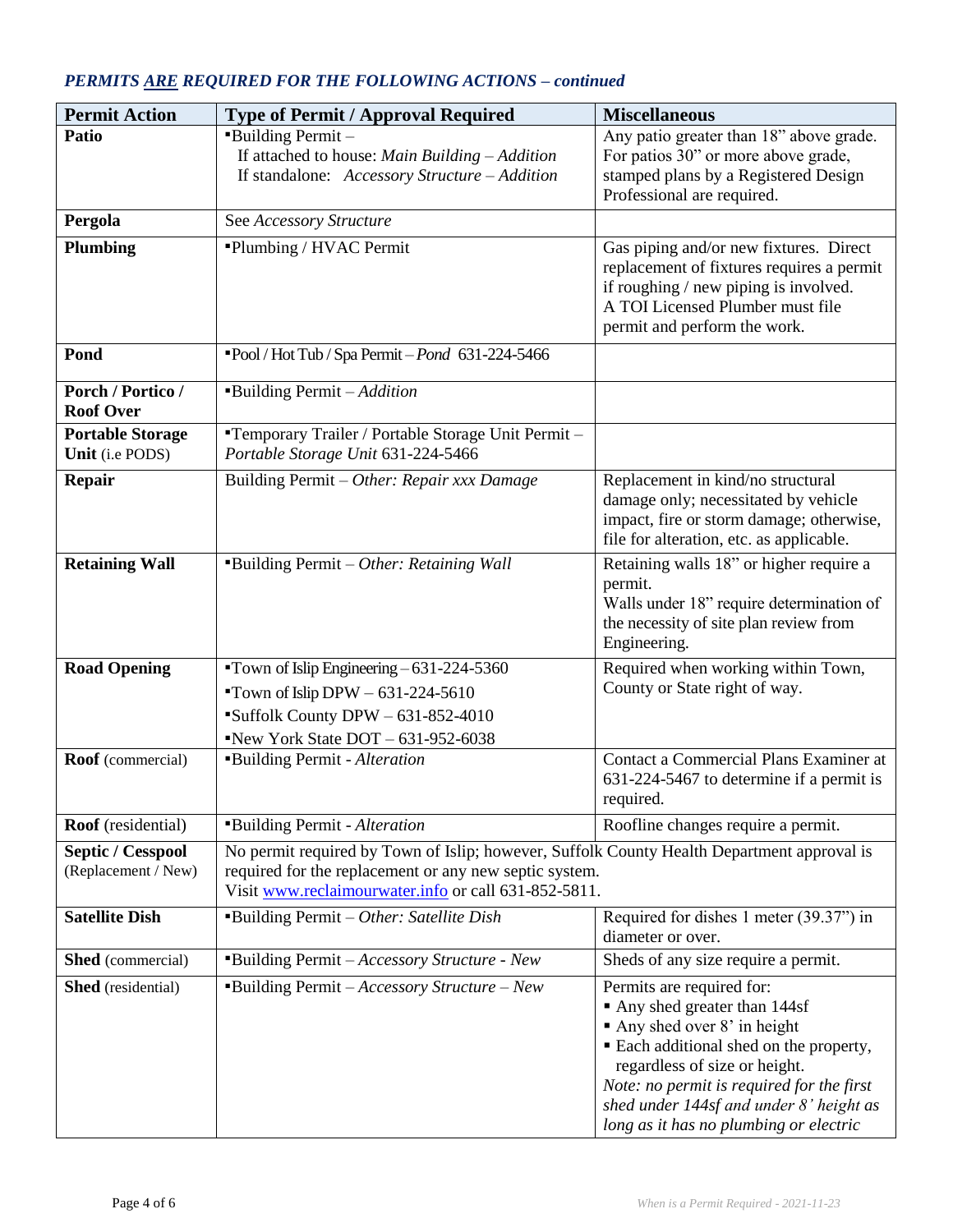#### *PERMITS ARE REQUIRED FOR THE FOLLOWING ACTIONS – continued*

| <b>Permit Action</b>                               | <b>Type of Permit / Approval Required</b>             | <b>Miscellaneous</b>                                                              |
|----------------------------------------------------|-------------------------------------------------------|-----------------------------------------------------------------------------------|
| <b>Sign</b>                                        | "Sign Permit 631-224-5466                             |                                                                                   |
| (new or change to                                  | "Building Permit – Change of Use / Tenancy if         |                                                                                   |
| existing / reface)                                 | applicable                                            |                                                                                   |
| <b>Skylights</b>                                   | <b>Building Permit</b> – Other                        |                                                                                   |
| (in excess of 15" wide,<br>or if rafters modified) |                                                       |                                                                                   |
| <b>Solar Panel /</b>                               | "Unified Solar Permit (systems 25kW or less only)     |                                                                                   |
| <b>Solar Array</b>                                 | "Building Permit - Solar Panels (over 25kW)           |                                                                                   |
| <b>Stove</b>                                       | "Building Permit - Fireplace / Wood Coal Stove        |                                                                                   |
| (gas, coal, wood)                                  | And, if connected to gas:                             |                                                                                   |
|                                                    | "Plumbing / HVAC Permit - Gas Stove                   |                                                                                   |
| <b>Spray Booth</b>                                 | "Building Permit - Other: Spray Booth                 |                                                                                   |
| <b>Sprinkler</b>                                   | See Lawn Sprinklers or Fire Sprinklers                |                                                                                   |
| <b>Stable</b>                                      | "Building Permit - Accessory Structure                | A separate Equine Permit is required for                                          |
|                                                    |                                                       | possession of any equine livestock.                                               |
| <b>Swimming Pool</b>                               | "Engineering Site Plan Approval                       | Pool must be on approved site plan.                                               |
| (commercial)                                       | "Pool / Hot Tub / Spa Permit - Above Ground           |                                                                                   |
|                                                    | Pool or In-Ground Pool 631-224-5466                   |                                                                                   |
| <b>Swimming Pool</b>                               | "Pool / Hot Tub / Spa Permit - Above Ground Pool,     | Required for above ground, in-ground                                              |
| (residential)                                      | In-Ground Pool or Storable/Wading Pool                | and temporary pools (No permit required                                           |
|                                                    | 631-224-5466                                          | for pools with a water depth of less than<br>18" inches do not require a permit). |
|                                                    |                                                       | *In-ground pools must be filed and                                                |
|                                                    |                                                       | installed by a TOI Licensed Plumber.                                              |
| <b>Temporary Trailer</b>                           | "Temporary Trailer / Portable Storage Unit Permit -   | Permits are valid for 3 months after                                              |
|                                                    | Construction Trailer / Temporary Office Trailer /     | issuance. Trailers are entitled to up to                                          |
|                                                    | Storage / Temporary Residence 631-224-5466            | two consecutive 3-month renewals.                                                 |
| <b>Tenant-New/Change</b>                           | <b>Building Permit</b> - Change of Tenant             | Site Plan approval may be required.                                               |
| (commercial)                                       |                                                       | If alterations are proposed, interior alt &                                       |
|                                                    |                                                       | plumbing permits may be required.                                                 |
| <b>Topography</b>                                  | <b>Engineering Land Grading Permit</b>                | Required for importation of Fill greater                                          |
| <b>Change</b>                                      |                                                       | than 10 Cubic Yards.                                                              |
| <b>Tree Clearing /</b>                             | "Planning Land Clearing Permit 631-224-5450"          | For applications not currently in for Site                                        |
| <b>Brush Clearing</b>                              |                                                       | Plan Review.                                                                      |
| <b>Tent</b>                                        | "Fire Prevention Systems Permit                       | Permit requirements dependent on size.                                            |
| <b>Unfinished Spaces</b>                           | "Building Permit - Interior Alteration                |                                                                                   |
| <b>Converted to</b>                                |                                                       |                                                                                   |
| <b>Habitable Spaces</b>                            |                                                       |                                                                                   |
| <b>Wetlands</b>                                    | "Planning Wetlands & Watercourses Permit 631-224-5450 | Required when properties are located in                                           |
|                                                    | "Building Permit – Dependent on type of work          | proximity to an environmentally                                                   |
|                                                    | being performed 631-224-5466                          | sensitive area as identified by the Town<br>of Islip, NYSDEC or USACE.            |
| <b>Windows</b>                                     | "Building Permit - Other: Windows"                    | Permits are required for new window                                               |
|                                                    |                                                       | openings, or replacement windows if the                                           |
|                                                    |                                                       | headers or studs need to be modified.                                             |

#### **FOR A LIST OF ACTIONS THAT MAY NOT REQUIRE A PERMIT IN THE TOWN OF ISLIP, SEE THE NEXT PAGE**